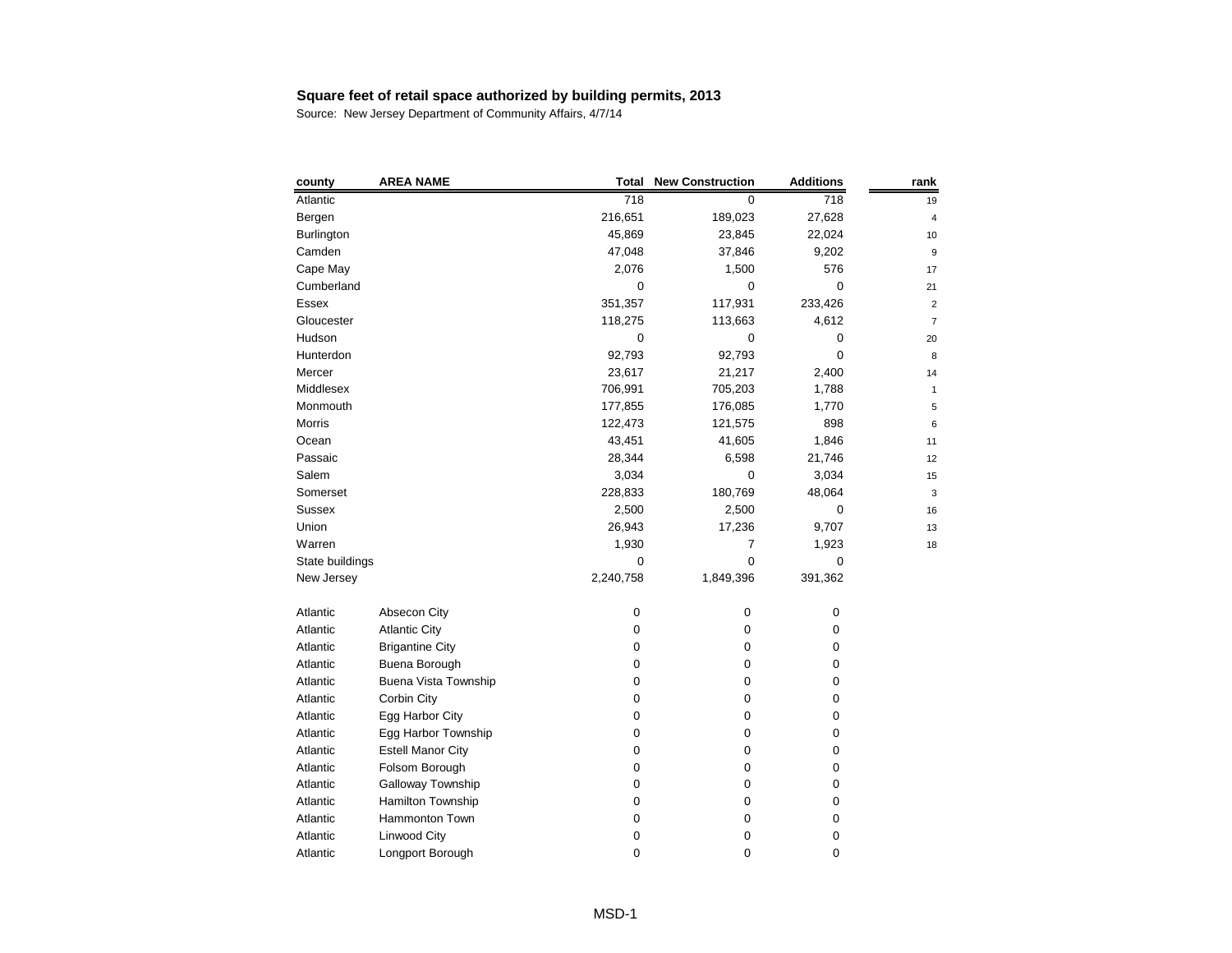| county   | <b>AREA NAME</b>                | <b>Total</b> | <b>New Construction</b> | <b>Additions</b> | rank |
|----------|---------------------------------|--------------|-------------------------|------------------|------|
| Atlantic | Margate City                    | 718          | 0                       | 718              |      |
| Atlantic | Mullica Township                | 0            | 0                       | 0                |      |
| Atlantic | Northfield City                 | 0            | 0                       | 0                |      |
| Atlantic | Pleasantville City              | 0            | 0                       | 0                |      |
| Atlantic | Port Republic City              | 0            | 0                       | 0                |      |
| Atlantic | Somers Point City               | 0            | 0                       | 0                |      |
| Atlantic | <b>Ventnor City</b>             | 0            | 0                       | 0                |      |
| Atlantic | Weymouth Township               | 0            | 0                       | 0                |      |
| Bergen   | Allendale Borough               | 0            | 0                       | 0                |      |
| Bergen   | Alpine Borough                  | 0            | 0                       | 0                |      |
| Bergen   | Bergenfield Borough             | 0            | 0                       | 0                |      |
| Bergen   | Bogota Borough                  | 0            | 0                       | 0                |      |
| Bergen   | Carlstadt Borough               | 0            | 0                       | 0                |      |
| Bergen   | Cliffside Park Borough          | 0            | 0                       | 0                |      |
| Bergen   | Closter Borough                 | 0            | 0                       | 0                |      |
| Bergen   | Cresskill Borough               | 0            | 0                       | 0                |      |
| Bergen   | Demarest Borough                | 0            | 0                       | 0                |      |
| Bergen   | Dumont Borough                  | 0            | 0                       | 0                |      |
| Bergen   | Elmwood Park Borough            | 0            | 0                       | 0                |      |
| Bergen   | East Rutherford Borough         | 0            | 0                       | 0                |      |
| Bergen   | Edgewater Borough               | 0            | 0                       | 0                |      |
| Bergen   | <b>Emerson Borough</b>          | 0            | 0                       | 0                |      |
| Bergen   | <b>Englewood City</b>           | 0            | 0                       | 0                |      |
| Bergen   | <b>Englewood Cliffs Borough</b> | 0            | 0                       | 0                |      |
| Bergen   | Fair Lawn Borough               | 0            | 0                       | 0                |      |
| Bergen   | Fairview Borough                | 0            | 0                       | 0                |      |
| Bergen   | Fort Lee Borough                | 134,494      | 134,494                 | 0                |      |
| Bergen   | Franklin Lakes Borough          | 0            | 0                       | 0                |      |
| Bergen   | <b>Garfield City</b>            | 27,720       | 27,720                  | 0                |      |
| Bergen   | Glen Rock Borough               | 0            | 0                       | 0                |      |
| Bergen   | Hackensack City                 | 0            | 0                       | 0                |      |
| Bergen   | Harrington Park Borough         | 0            | 0                       | 0                |      |
| Bergen   | Hasbrouck Heights Borough       | 0            | 0                       | 0                |      |
| Bergen   | Haworth Borough                 | 0            | 0                       | 0                |      |
| Bergen   | Hillsdale Borough               | 0            | 0                       | 0                |      |
| Bergen   | Ho-Ho-Kus Borough               | 0            | 0                       | 0                |      |
| Bergen   | Leonia Borough                  | 0            | 0                       | 0                |      |
| Bergen   | Little Ferry Borough            | 0            | 0                       | 0                |      |
| Bergen   | Lodi Borough                    | 0            | 0                       | 0                |      |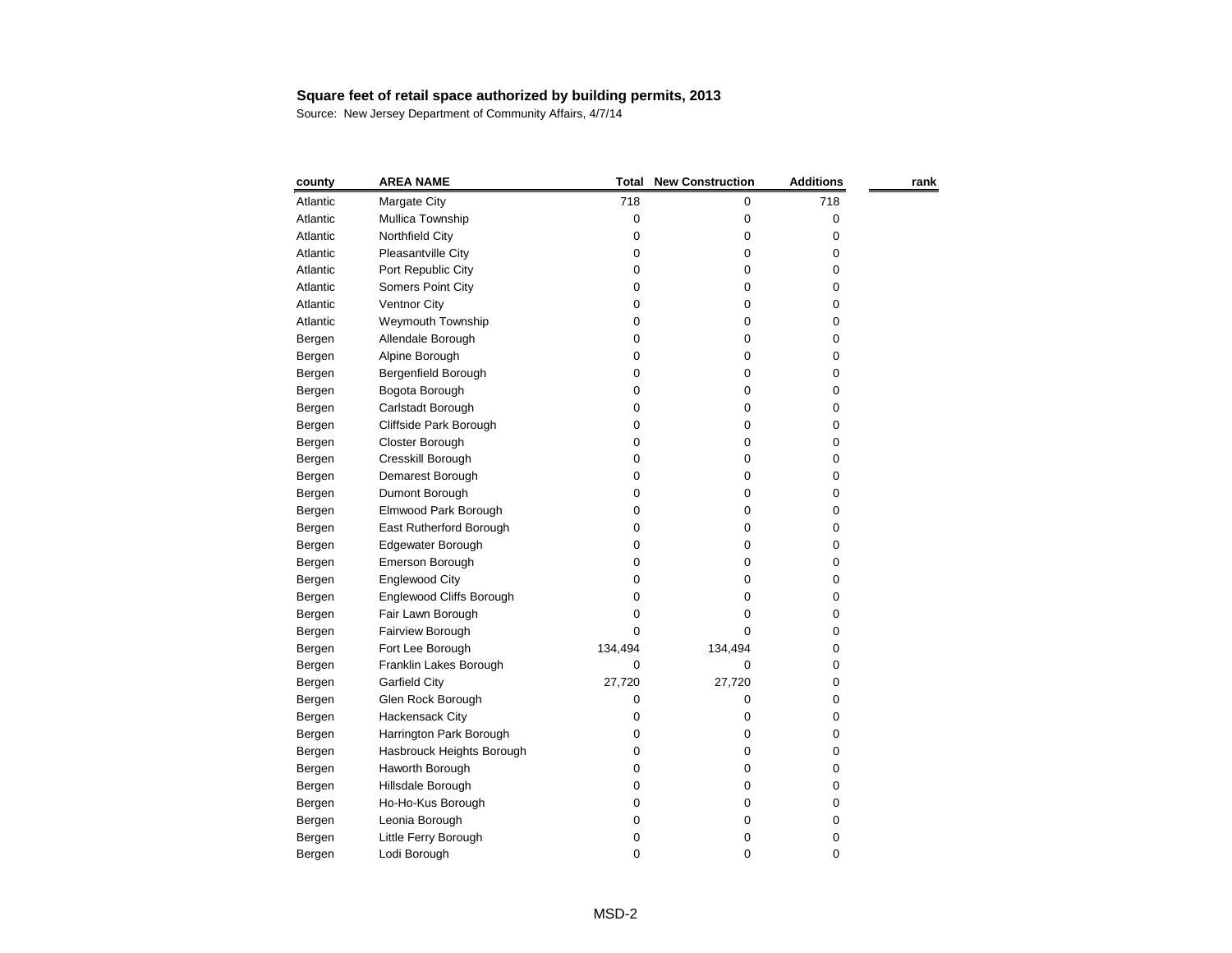| county | <b>AREA NAME</b>           | Total  | <b>New Construction</b> | <b>Additions</b> | rank |
|--------|----------------------------|--------|-------------------------|------------------|------|
| Bergen | Lyndhurst Township         | 0      | 0                       | 0                |      |
| Bergen | Mahwah Township            | 0      | 0                       | 0                |      |
| Bergen | Maywood Borough            | 0      | 0                       | 0                |      |
| Bergen | Midland Park Borough       | 0      | 0                       | 0                |      |
| Bergen | Montvale Borough           | 0      | 0                       | 0                |      |
| Bergen | Moonachie Borough          | 0      | 0                       | 0                |      |
| Bergen | New Milford Borough        | 0      | 0                       | 0                |      |
| Bergen | North Arlington Borough    | 0      | 0                       | 0                |      |
| Bergen | Northvale Borough          | 26,809 | 26,809                  | 0                |      |
| Bergen | Norwood Borough            | 0      | 0                       | 0                |      |
| Bergen | Oakland Borough            | 0      | 0                       | 0                |      |
| Bergen | Old Tappan Borough         | 0      | 0                       | 0                |      |
| Bergen | Oradell Borough            | 0      | 0                       | 0                |      |
| Bergen | Palisades Park Borough     | 0      | 0                       | 0                |      |
| Bergen | Paramus Borough            | 23,626 | 0                       | 23,626           |      |
| Bergen | Park Ridge Borough         | 0      | 0                       | 0                |      |
| Bergen | Ramsey Borough             | 0      | 0                       | 0                |      |
| Bergen | Ridgefield Borough         | 0      | 0                       | 0                |      |
| Bergen | Ridgefield Park Village    | 0      | 0                       | 0                |      |
| Bergen | Ridgewood Village          | 0      | 0                       | 0                |      |
| Bergen | River Edge Borough         | 0      | 0                       | 0                |      |
| Bergen | River Vale Township        | 0      | 0                       | 0                |      |
| Bergen | Rochelle Park Township     | 0      | 0                       | 0                |      |
| Bergen | Rockleigh Borough          | 0      | 0                       | 0                |      |
| Bergen | <b>Rutherford Borough</b>  | 0      | 0                       | 0                |      |
| Bergen | Saddle Brook Township      | 0      | 0                       | 0                |      |
| Bergen | Saddle River Borough       | 0      | 0                       | 0                |      |
| Bergen | South Hackensack Twp       | 0      | 0                       | 0                |      |
| Bergen | <b>Teaneck Township</b>    | 0      | 0                       | 0                |      |
| Bergen | <b>Tenafly Borough</b>     | 0      | 0                       | 0                |      |
| Bergen | Teterboro Borough          | 0      | 0                       | 0                |      |
| Bergen | Upper Saddle River Borough | 0      | 0                       | 0                |      |
| Bergen | Waldwick Borough           | 0      | 0                       | 0                |      |
| Bergen | <b>Wallington Borough</b>  | 0      | 0                       | 0                |      |
| Bergen | Washington Township        | 0      | 0                       | 0                |      |
| Bergen | Westwood Borough           | 4,002  | 0                       | 4,002            |      |
| Bergen | Woodcliff Lake Borough     | 0      | 0                       | 0                |      |
| Bergen | Wood-Ridge Borough         | 0      | 0                       | 0                |      |
| Bergen | Wyckoff Township           | 0      | 0                       | 0                |      |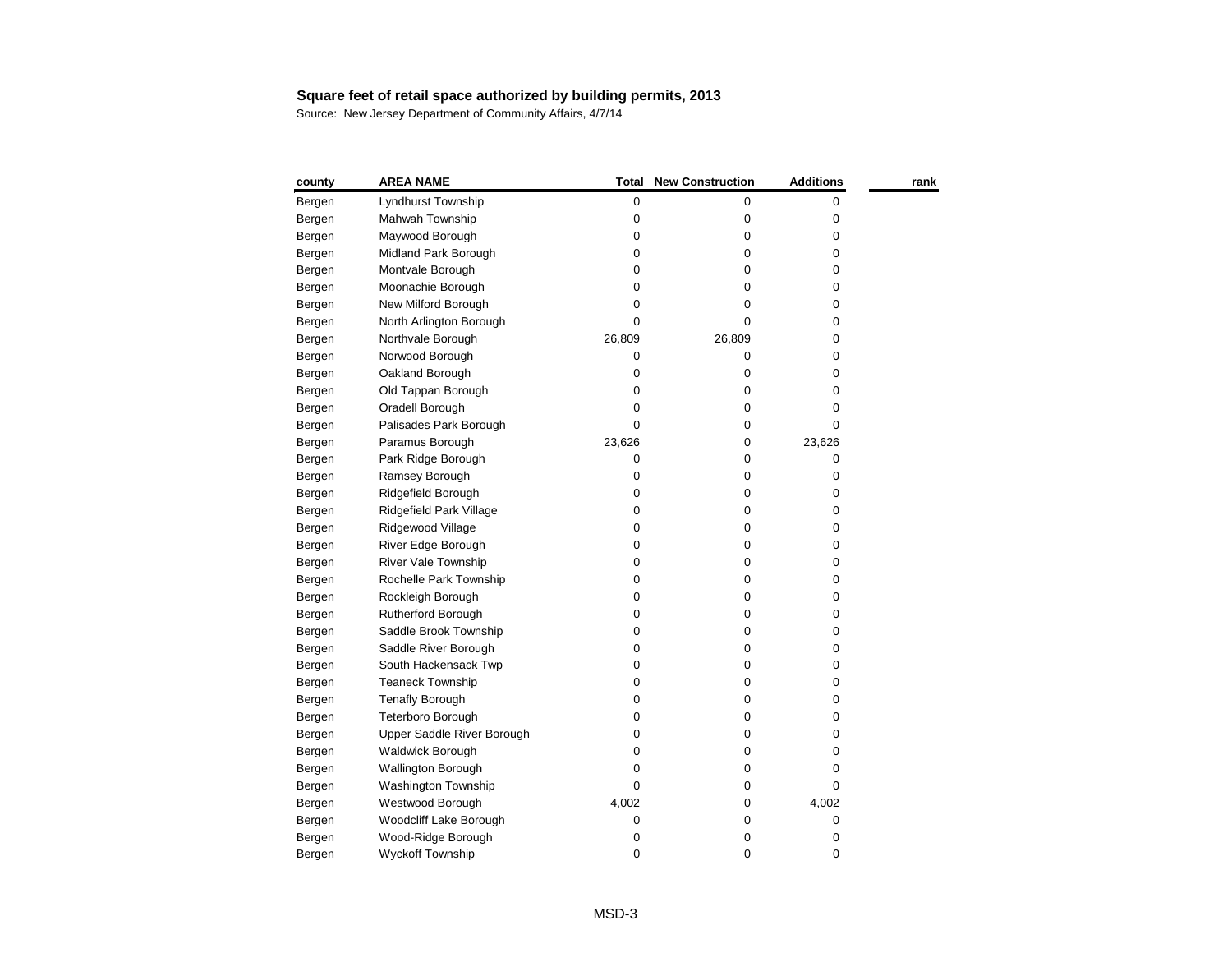| county            | <b>AREA NAME</b>               | Total  | <b>New Construction</b> | <b>Additions</b> | rank |
|-------------------|--------------------------------|--------|-------------------------|------------------|------|
| Burlington        | <b>Bass River Township</b>     | 0      | 0                       | 0                |      |
| Burlington        | <b>Beverly City</b>            | 0      | 0                       | 0                |      |
| Burlington        | <b>Bordentown City</b>         | 0      | 0                       | 0                |      |
| <b>Burlington</b> | Bordentown Township            | 0      | 0                       | 0                |      |
| <b>Burlington</b> | <b>Burlington City</b>         | 0      | 0                       | 0                |      |
| Burlington        | <b>Burlington Township</b>     | 0      | 0                       | 0                |      |
| <b>Burlington</b> | <b>Chesterfield Township</b>   | 0      | 0                       | 0                |      |
| Burlington        | Cinnaminson Township           | 0      | 0                       | 0                |      |
| <b>Burlington</b> | Delanco Township               | 0      | 0                       | 0                |      |
| <b>Burlington</b> | Delran Township                | 0      | Ω                       | 0                |      |
| Burlington        | Eastampton Township            | 0      | 0                       | 0                |      |
| <b>Burlington</b> | <b>Edgewater Park Township</b> | 0      | 0                       | 0                |      |
| <b>Burlington</b> | Evesham Township               | 45,869 | 23,845                  | 22,024           |      |
| <b>Burlington</b> | Fieldsboro Borough             | 0      | 0                       | 0                |      |
| <b>Burlington</b> | Florence Township              | 0      | 0                       | 0                |      |
| <b>Burlington</b> | Hainesport Township            | 0      | 0                       | 0                |      |
| Burlington        | Lumberton Township             | 0      | 0                       | 0                |      |
| <b>Burlington</b> | Mansfield Township             | 0      | 0                       | 0                |      |
| <b>Burlington</b> | Maple Shade Township           | 0      | 0                       | 0                |      |
| Burlington        | <b>Medford Township</b>        | 0      | 0                       | 0                |      |
| <b>Burlington</b> | Medford Lakes Borough          | 0      | 0                       | 0                |      |
| <b>Burlington</b> | Moorestown Township            | 0      | 0                       | 0                |      |
| Burlington        | Mount Holly Township           | 0      | 0                       | 0                |      |
| <b>Burlington</b> | Mount Laurel Township          | 0      | 0                       | 0                |      |
| <b>Burlington</b> | New Hanover Township           | 0      | 0                       | 0                |      |
| <b>Burlington</b> | North Hanover Township         | 0      | 0                       | 0                |      |
| <b>Burlington</b> | Palmyra Borough                | 0      | 0                       | 0                |      |
| Burlington        | Pemberton Borough              | 0      | 0                       | 0                |      |
| Burlington        | Pemberton Township             | 0      | 0                       | 0                |      |
| <b>Burlington</b> | Riverside Township             | 0      | 0                       | 0                |      |
| <b>Burlington</b> | Riverton Borough               | 0      | 0                       | 0                |      |
| Burlington        | Shamong Township               | 0      | 0                       | 0                |      |
| Burlington        | Southampton Township           | 0      | 0                       | 0                |      |
| Burlington        | Springfield Township           | 0      | 0                       | 0                |      |
| <b>Burlington</b> | <b>Tabernacle Township</b>     | 0      | 0                       | 0                |      |
| Burlington        | Washington Township            | 0      | 0                       | 0                |      |
| Burlington        | <b>Westampton Township</b>     | 0      | 0                       | 0                |      |
| <b>Burlington</b> | Willingboro Township           | 0      | 0                       | 0                |      |
| <b>Burlington</b> | Woodland Township              | 0      | 0                       | 0                |      |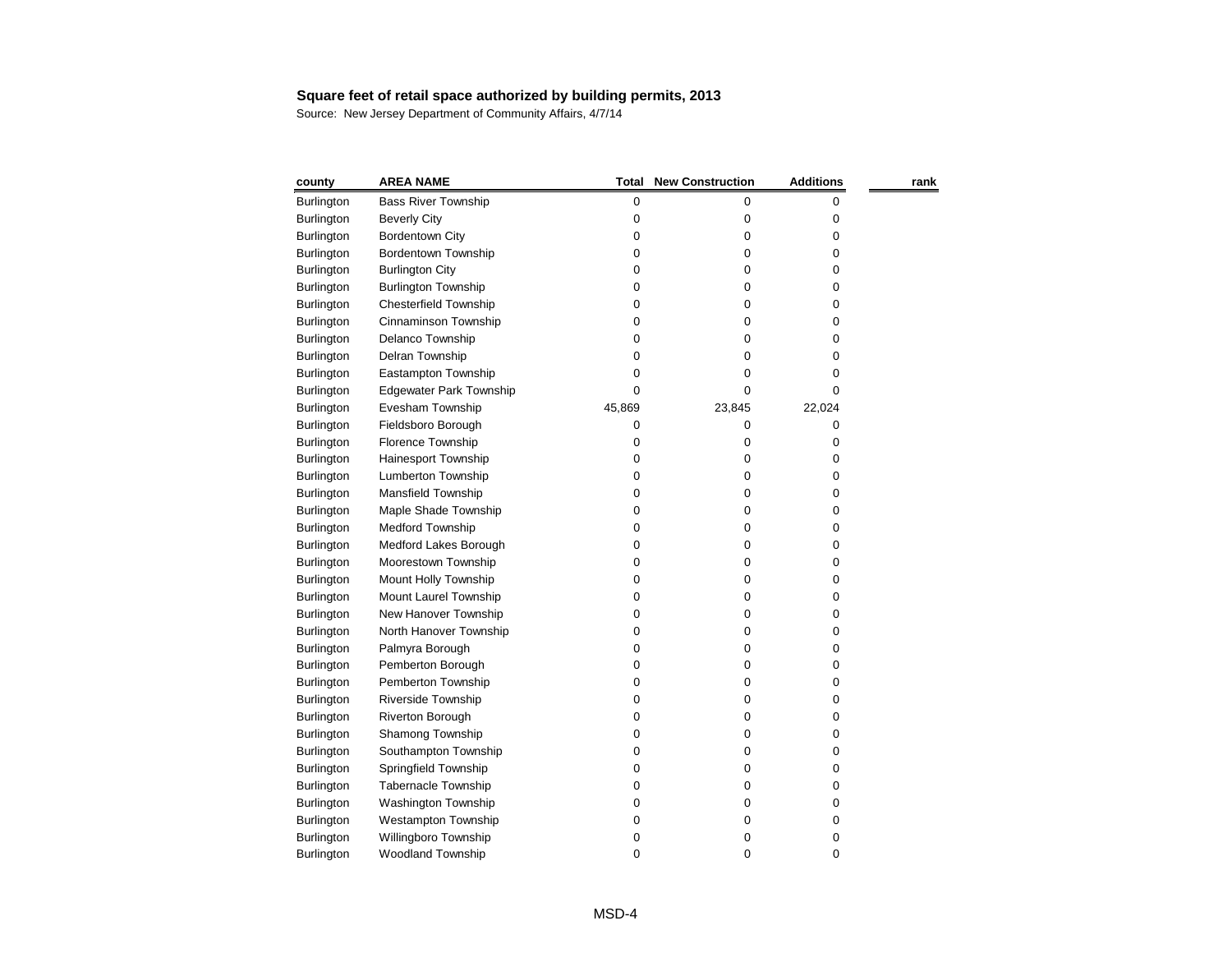| county            | <b>AREA NAME</b>           | <b>Total</b> | <b>New Construction</b> | <b>Additions</b> | rank |
|-------------------|----------------------------|--------------|-------------------------|------------------|------|
| <b>Burlington</b> | Wrightstown Borough        | 0            | 0                       | 0                |      |
| Camden            | Audubon Borough            | 0            | 0                       | 0                |      |
| Camden            | Audubon Park Borough       | 0            | 0                       | 0                |      |
| Camden            | Barrington Borough         | 0            | 0                       | 0                |      |
| Camden            | <b>Bellmawr Borough</b>    | 0            | 0                       | 0                |      |
| Camden            | Berlin Borough             | 0            | 0                       | 0                |      |
| Camden            | <b>Berlin Township</b>     | 0            | 0                       | 0                |      |
| Camden            | Brooklawn Borough          | 0            | 0                       | 0                |      |
| Camden            | Camden City                | 0            | 0                       | 0                |      |
| Camden            | Cherry Hill Township       | 22,180       | 18,568                  | 3,612            |      |
| Camden            | <b>Chesilhurst Borough</b> | 0            | 0                       | 0                |      |
| Camden            | <b>Clementon Borough</b>   | 0            | 0                       | 0                |      |
| Camden            | Collingswood Borough       | 0            | 0                       | 0                |      |
| Camden            | Gibbsboro Borough          | 0            | 0                       | 0                |      |
| Camden            | <b>Gloucester City</b>     | 0            | 0                       | 0                |      |
| Camden            | <b>Gloucester Township</b> | 0            | 0                       | 0                |      |
| Camden            | Haddon Township            | 0            | 0                       | 0                |      |
| Camden            | Haddonfield Borough        | 0            | 0                       | 0                |      |
| Camden            | Haddon Heights Borough     | 0            | 0                       | 0                |      |
| Camden            | Hi-nella Borough           | 0            | 0                       | 0                |      |
| Camden            | Laurel Springs Borough     | 0            | 0                       | 0                |      |
| Camden            | Lawnside Borough           | 0            | 0                       | 0                |      |
| Camden            | Lindenwold Borough         | 0            | 0                       | 0                |      |
| Camden            | Magnolia Borough           | 0            | 0                       | 0                |      |
| Camden            | Merchantville Borough      | 0            | 0                       | 0                |      |
| Camden            | Mount Ephraim Borough      | 0            | 0                       | 0                |      |
| Camden            | Oaklyn Borough             | 0            | 0                       | 0                |      |
| Camden            | Pennsauken Township        | 0            | 0                       | 0                |      |
| Camden            | Pine Hill Borough          | 0            | 0                       | 0                |      |
| Camden            | Pine Valley Borough        | 0            | 0                       | 0                |      |
| Camden            | Runnemede Borough          | 10,388       | 4,798                   | 5,590            |      |
| Camden            | Somerdale Borough          | 0            | 0                       | 0                |      |
| Camden            | <b>Stratford Borough</b>   | 0            | 0                       | 0                |      |
| Camden            | Tavistock Borough          | 0            | 0                       | 0                |      |
| Camden            | Voorhees Township          | 2,940        | 2,940                   | 0                |      |
| Camden            | <b>Waterford Township</b>  | 0            | 0                       | 0                |      |
| Camden            | Winslow Township           | 11,540       | 11,540                  | 0                |      |
| Camden            | Woodlynne Borough          | 0            | 0                       | 0                |      |
| Cape May          | Avalon Borough             | 0            | 0                       | $\pmb{0}$        |      |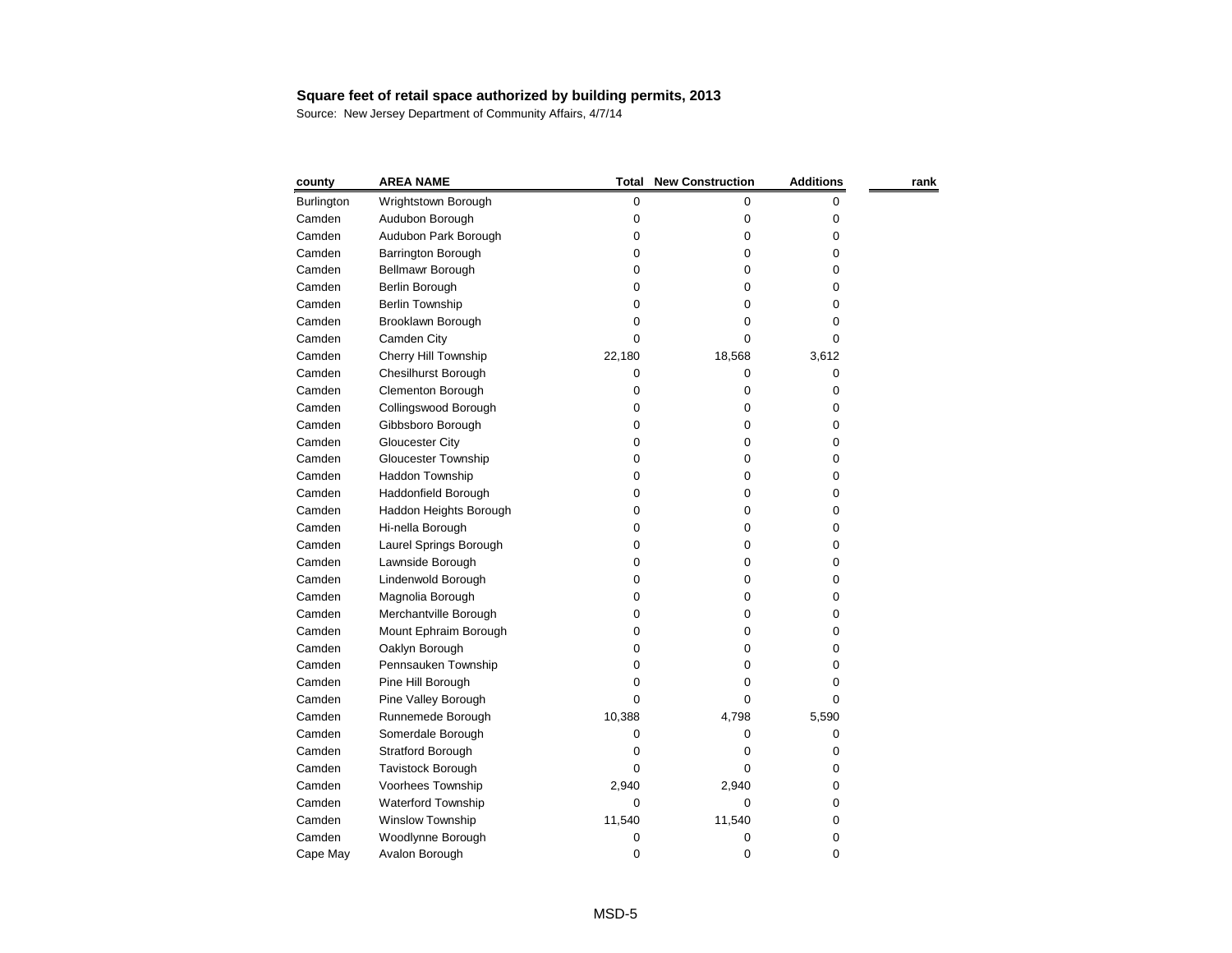| county     | <b>AREA NAME</b>                | Total  | <b>New Construction</b> | <b>Additions</b> | rank |
|------------|---------------------------------|--------|-------------------------|------------------|------|
| Cape May   | Cape May City                   | 576    | 0                       | 576              |      |
| Cape May   | Cape May Point Borough          | 0      | 0                       | 0                |      |
| Cape May   | Dennis Township                 | 0      | 0                       | 0                |      |
| Cape May   | Lower Township                  | 0      | 0                       | 0                |      |
| Cape May   | Middle Township                 | 0      | 0                       | 0                |      |
| Cape May   | North Wildwood City             | 0      | 0                       | 0                |      |
| Cape May   | Ocean City                      | 1,500  | 1,500                   | 0                |      |
| Cape May   | Sea Isle City                   | 0      | 0                       | 0                |      |
| Cape May   | Stone Harbor Borough            | 0      | 0                       | 0                |      |
| Cape May   | <b>Upper Township</b>           | 0      | 0                       | 0                |      |
| Cape May   | West Cape May Borough           | 0      | 0                       | 0                |      |
| Cape May   | West Wildwood Borough           | 0      | 0                       | 0                |      |
| Cape May   | <b>Wildwood City</b>            | 0      | 0                       | 0                |      |
| Cape May   | Wildwood Crest Borough          | 0      | 0                       | 0                |      |
| Cape May   | Woodbine Borough                | 0      | 0                       | 0                |      |
| Cumberland | <b>Bridgeton City</b>           | 0      | 0                       | 0                |      |
| Cumberland | <b>Commercial Township</b>      | 0      | 0                       | 0                |      |
| Cumberland | Deerfield Township              | 0      | 0                       | 0                |      |
| Cumberland | Downe Township                  | 0      | 0                       | 0                |      |
| Cumberland | Fairfield Township              | 0      | 0                       | 0                |      |
| Cumberland | <b>Greenwich Township</b>       | 0      | 0                       | 0                |      |
| Cumberland | Hopewell Township               | 0      | 0                       | 0                |      |
| Cumberland | Lawrence Township               | 0      | 0                       | 0                |      |
| Cumberland | Maurice River Township          | 0      | 0                       | 0                |      |
| Cumberland | Millville City                  | 0      | 0                       | 0                |      |
| Cumberland | Shiloh Borough                  | 0      | 0                       | 0                |      |
| Cumberland | <b>Stow Creek Township</b>      | 0      | 0                       | 0                |      |
| Cumberland | <b>Upper Deerfield Township</b> | 0      | 0                       | 0                |      |
| Cumberland | <b>Vineland City</b>            | 0      | 0                       | 0                |      |
| Essex      | <b>Belleville Township</b>      | 6,800  | 6,800                   | 0                |      |
| Essex      | <b>Bloomfield Township</b>      | 72,575 | 72,575                  | 0                |      |
| Essex      | Caldwell Borough                | 0      | 0                       | 0                |      |
| Essex      | Cedar Grove Township            | 0      | 0                       | 0                |      |
| Essex      | East Orange City                | 0      | 0                       | 0                |      |
| Essex      | <b>Essex Fells Borough</b>      | 0      | 0                       | 0                |      |
| Essex      | Fairfield Township              | 0      | 0                       | 0                |      |
| Essex      | Glen Ridge Borough              | 0      | 0                       | 0                |      |
| Essex      | Irvington Township              | 0      | 0                       | 0                |      |
| Essex      | Livingston Township             | 0      | 0                       | 0                |      |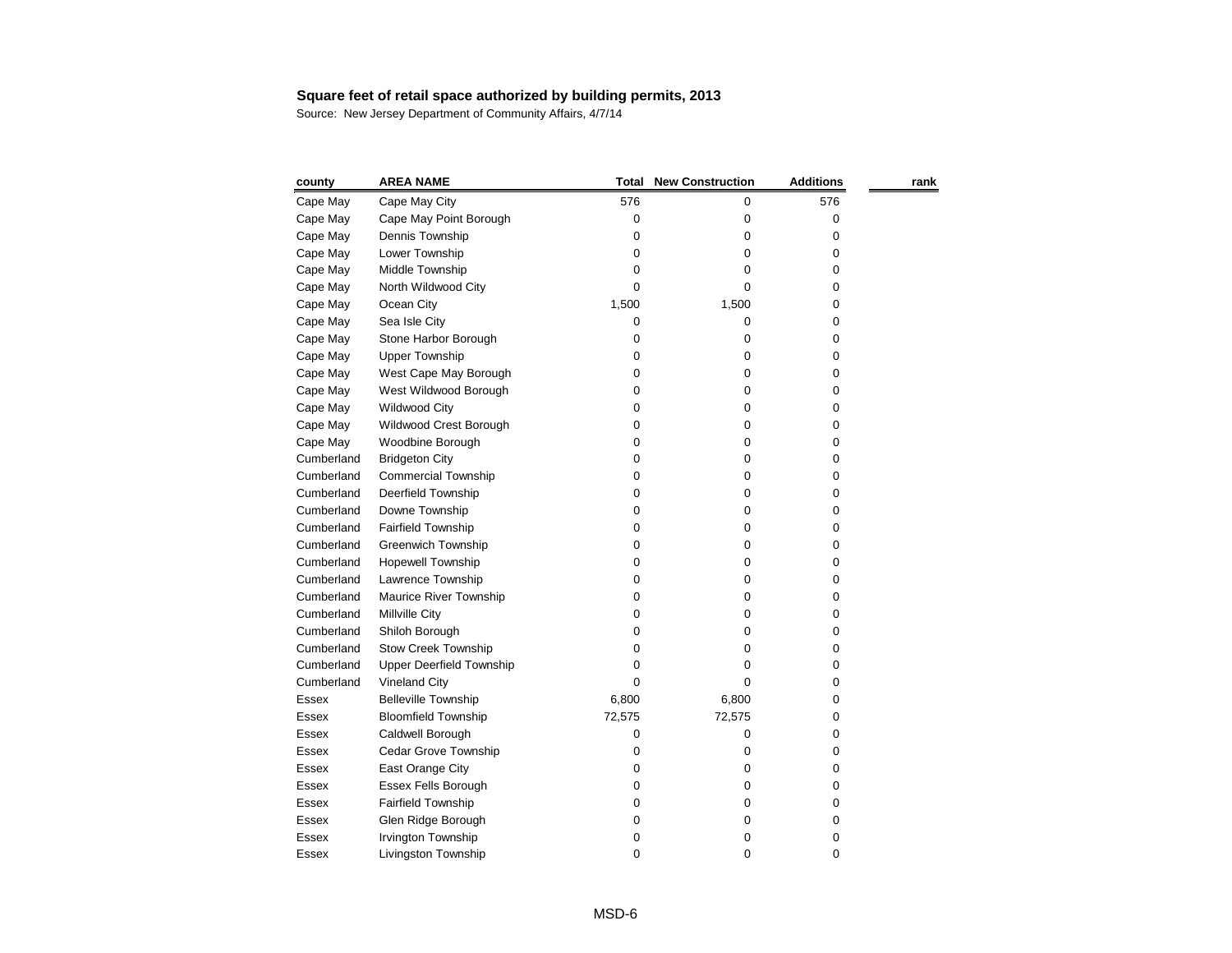| county       | <b>AREA NAME</b>           | <b>Total</b> | <b>New Construction</b> | <b>Additions</b> | rank |
|--------------|----------------------------|--------------|-------------------------|------------------|------|
| Essex        | Maplewood Township         | 14,650       | 14,650                  | 0                |      |
| <b>Essex</b> | Millburn Township          | 0            | 0                       | 0                |      |
| Essex        | Montclair Township         | 0            | 0                       | 0                |      |
| Essex        | <b>Newark City</b>         | 17,908       | 17,908                  | 0                |      |
| <b>Essex</b> | North Caldwell Borough     | 0            | 0                       | 0                |      |
| <b>Essex</b> | Nutley Township            | 0            | 0                       | 0                |      |
| Essex        | City of Orange Township    | 0            | 0                       | 0                |      |
| <b>Essex</b> | Roseland Borough           | 0            | 0                       | 0                |      |
| <b>Essex</b> | South Orange Village       | 233,426      | 0                       | 233,426          |      |
| <b>Essex</b> | Verona Township            | 0            | 0                       | 0                |      |
| <b>Essex</b> | West Caldwell Township     | 0            | 0                       | 0                |      |
| <b>Essex</b> | West Orange Township       | 5,998        | 5,998                   | 0                |      |
| Gloucester   | Clayton Borough            | 0            | 0                       | 0                |      |
| Gloucester   | Deptford Township          | 99,827       | 99,827                  | 0                |      |
| Gloucester   | East Greenwich Township    | 0            | 0                       | 0                |      |
| Gloucester   | <b>Elk Township</b>        | 0            | 0                       | 0                |      |
| Gloucester   | Franklin Township          | 4,512        | 0                       | 4,512            |      |
| Gloucester   | Glassboro Borough          | 4,149        | 4,149                   | 0                |      |
| Gloucester   | <b>Greenwich Township</b>  | 9,111        | 9,111                   | 0                |      |
| Gloucester   | Harrison Township          | 0            | 0                       | 0                |      |
| Gloucester   | Logan Township             | 0            | 0                       | 0                |      |
| Gloucester   | Mantua Township            | 576          | 576                     | 0                |      |
| Gloucester   | Monroe Township            | 0            | 0                       | 0                |      |
| Gloucester   | National Park Borough      | 100          | 0                       | 100              |      |
| Gloucester   | Newfield Borough           | 0            | 0                       | 0                |      |
| Gloucester   | Paulsboro Borough          | 0            | 0                       | 0                |      |
| Gloucester   | Pitman Borough             | 0            | 0                       | 0                |      |
| Gloucester   | South Harrison Township    | 0            | 0                       | 0                |      |
| Gloucester   | Swedesboro Borough         | 0            | 0                       | 0                |      |
| Gloucester   | <b>Washington Township</b> | 0            | 0                       | 0                |      |
| Gloucester   | Wenonah Borough            | 0            | 0                       | 0                |      |
| Gloucester   | West Deptford Township     | 0            | 0                       | 0                |      |
| Gloucester   | Westville Borough          | 0            | 0                       | 0                |      |
| Gloucester   | <b>Woodbury City</b>       | 0            | 0                       | 0                |      |
| Gloucester   | Woodbury Heights Borough   | 0            | 0                       | 0                |      |
| Gloucester   | Woolwich Township          | 0            | 0                       | 0                |      |
| Hudson       | <b>Bayonne City</b>        | 0            | 0                       | 0                |      |
| Hudson       | East Newark Borough        | 0            | 0                       | 0                |      |
| Hudson       | Guttenberg Town            | 0            | 0                       | 0                |      |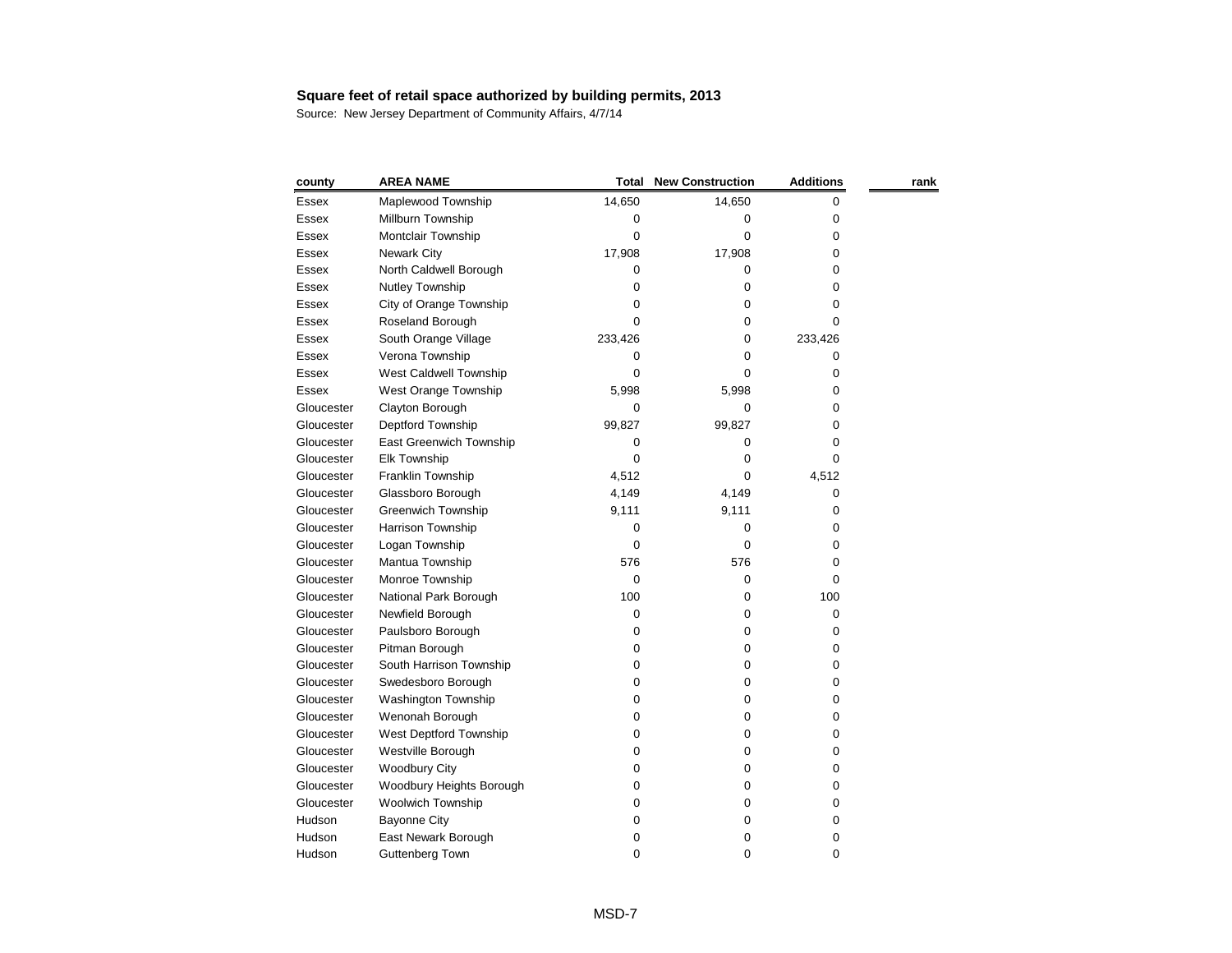| county    | <b>AREA NAME</b>            | Total  | <b>New Construction</b> | <b>Additions</b> | rank |
|-----------|-----------------------------|--------|-------------------------|------------------|------|
| Hudson    | Harrison Town               | 0      | 0                       | 0                |      |
| Hudson    | Hoboken City                | 0      | 0                       | 0                |      |
| Hudson    | Jersey City                 | 0      | 0                       | 0                |      |
| Hudson    | Kearny Town                 | 0      | 0                       | 0                |      |
| Hudson    | North Bergen Township       | 0      | 0                       | 0                |      |
| Hudson    | Secaucus Town               | 0      | 0                       | 0                |      |
| Hudson    | <b>Union City</b>           | 0      | 0                       | 0                |      |
| Hudson    | Weehawken Township          | 0      | 0                       | 0                |      |
| Hudson    | West New York Town          | 0      | 0                       | 0                |      |
| Hunterdon | Alexandria Township         | 0      | 0                       | 0                |      |
| Hunterdon | Bethlehem Township          | 0      | 0                       | 0                |      |
| Hunterdon | <b>Bloomsbury Borough</b>   | 0      | 0                       | 0                |      |
| Hunterdon | Califon Borough             | 0      | 0                       | 0                |      |
| Hunterdon | <b>Clinton Town</b>         | 0      | Ω                       | 0                |      |
| Hunterdon | <b>Clinton Township</b>     | 16,662 | 16,662                  | 0                |      |
| Hunterdon | Delaware Township           | 0      | 0                       | 0                |      |
| Hunterdon | East Amwell Township        | 0      | 0                       | 0                |      |
| Hunterdon | Flemington Borough          | 21,600 | 21,600                  | 0                |      |
| Hunterdon | Franklin Township           | 0      | 0                       | 0                |      |
| Hunterdon | Frenchtown Borough          | 0      | 0                       | 0                |      |
| Hunterdon | Glen Gardner Borough        | 0      | 0                       | 0                |      |
| Hunterdon | Hampton Borough             | 0      | 0                       | 0                |      |
| Hunterdon | High Bridge Borough         | 0      | 0                       | 0                |      |
| Hunterdon | <b>Holland Township</b>     | 0      | 0                       | 0                |      |
| Hunterdon | Kingwood Township           | 0      | 0                       | 0                |      |
| Hunterdon | Lambertville City           | 0      | 0                       | 0                |      |
| Hunterdon | Lebanon Borough             | 0      | 0                       | 0                |      |
| Hunterdon | Lebanon Township            | 0      | Ω                       | 0                |      |
| Hunterdon | Milford Borough             | 0      | 0                       | 0                |      |
| Hunterdon | Raritan Township            | 52,131 | 52,131                  | 0                |      |
| Hunterdon | Readington Township         | 0      | 0                       | 0                |      |
| Hunterdon | Stockton Borough            | 0      | 0                       | 0                |      |
| Hunterdon | <b>Tewksbury Township</b>   | 0      | 0                       | 0                |      |
| Hunterdon | Union Township              | 0      | 0                       | 0                |      |
| Hunterdon | <b>West Amwell Township</b> | 2,400  | 2,400                   | 0                |      |
| Mercer    | East Windsor Township       | 0      | 0                       | 0                |      |
| Mercer    | <b>Ewing Township</b>       | 0      | 0                       | 0                |      |
| Mercer    | Hamilton Township           | 0      | 0                       | 0                |      |
| Mercer    | Hightstown Borough          | 0      | 0                       | 0                |      |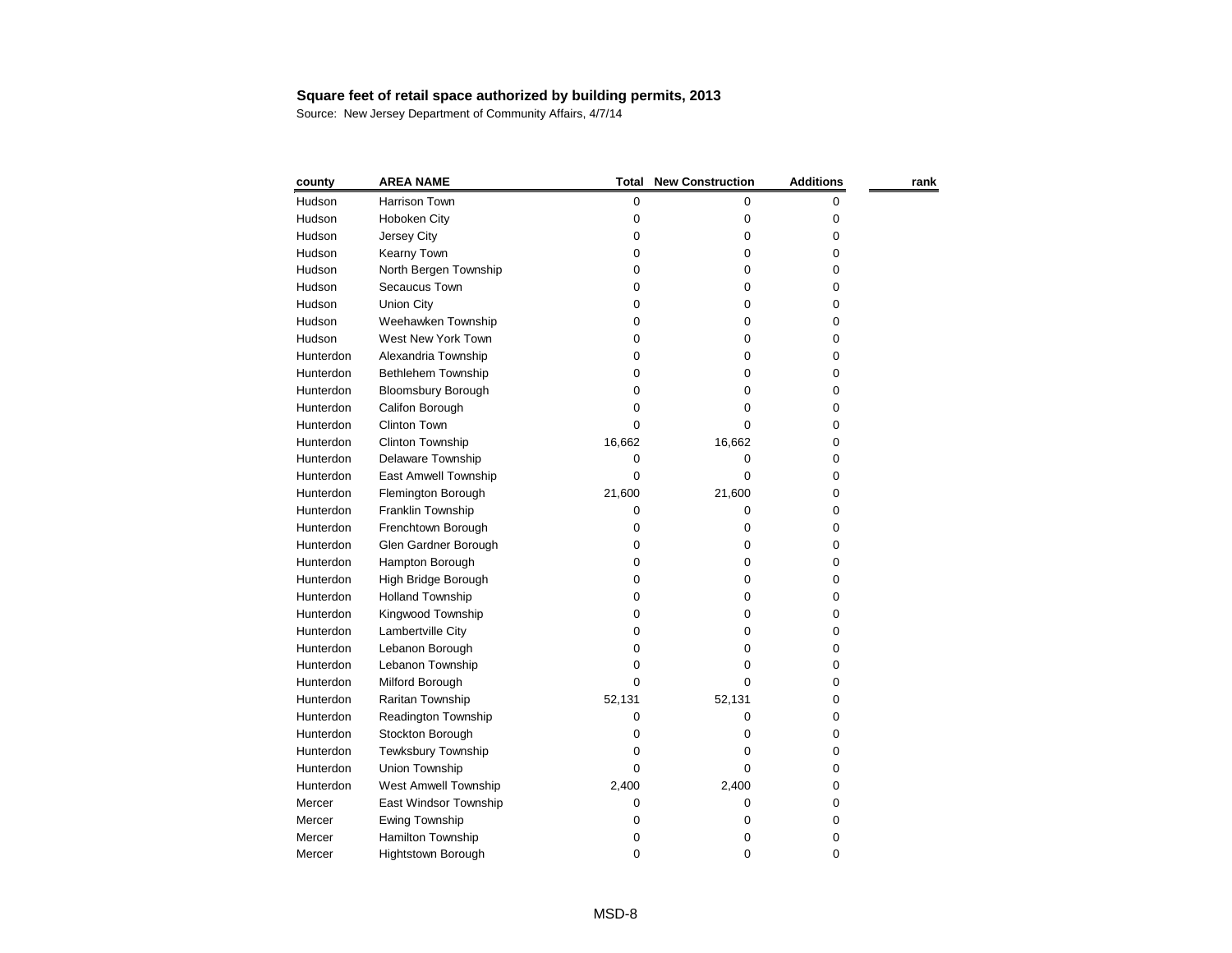| county    | <b>AREA NAME</b>             | Total                             | <b>New Construction</b> | <b>Additions</b> | rank |
|-----------|------------------------------|-----------------------------------|-------------------------|------------------|------|
| Mercer    | Hopewell Borough             | 2,400                             | 0                       | 2,400            |      |
| Mercer    | Hopewell Township            | 0                                 | 0                       | 0                |      |
| Mercer    | Lawrence Township            | 0                                 | 0                       | 0                |      |
| Mercer    | Pennington Borough           | 0                                 | 0                       | 0                |      |
| Mercer    | Princeton Borough            | See Princeton (Consolidated 1114) |                         |                  |      |
| Mercer    | Princeton Township           | 0                                 | 0                       | 0                |      |
| Mercer    | <b>Trenton City</b>          | 0                                 | 0                       | 0                |      |
| Mercer    | Robbinsville Township        | 14,800                            | 14,800                  | 0                |      |
| Mercer    | West Windsor Township        | 6,417                             | 6,417                   | 0                |      |
| Middlesex | Carteret Borough             | 0                                 | Ω                       | 0                |      |
| Middlesex | Cranbury Township            | 0                                 | 0                       | 0                |      |
| Middlesex | Dunellen Borough             | 0                                 | 0                       | 0                |      |
| Middlesex | East Brunswick Township      | 212,135                           | 212,135                 | 0                |      |
| Middlesex | Edison Township              | 0                                 | 0                       | 0                |      |
| Middlesex | Helmetta Borough             | 0                                 | 0                       | 0                |      |
| Middlesex | <b>Highland Park Borough</b> | 0                                 | Ω                       | 0                |      |
| Middlesex | Jamesburg Borough            | 0                                 | 0                       | 0                |      |
| Middlesex | Old Bridge Township          | 178,910                           | 178,910                 | 0                |      |
| Middlesex | Metuchen Borough             | 0                                 | 0                       | 0                |      |
| Middlesex | Middlesex Borough            | 0                                 | 0                       | 0                |      |
| Middlesex | Milltown Borough             | 0                                 | Ω                       | 0                |      |
| Middlesex | Monroe Township              | 5,535                             | 5,535                   | 0                |      |
| Middlesex | New Brunswick City           | 0                                 | 0                       | 0                |      |
| Middlesex | North Brunswick Township     | 308,623                           | 308,623                 | 0                |      |
| Middlesex | Perth Amboy City             | 0                                 | 0                       | 0                |      |
| Middlesex | Piscataway Township          | 0                                 | 0                       | 0                |      |
| Middlesex | Plainsboro Township          | 0                                 | 0                       | 0                |      |
| Middlesex | Sayreville Borough           | 0                                 | 0                       | 0                |      |
| Middlesex | South Amboy City             | 0                                 | 0                       | 0                |      |
| Middlesex | South Brunswick Township     | 0                                 | 0                       | 0                |      |
| Middlesex | South Plainfield Borough     | 0                                 | 0                       | 0                |      |
| Middlesex | South River Borough          | 0                                 | 0                       | 0                |      |
| Middlesex | Spotswood Borough            | 0                                 | 0                       | 0                |      |
| Middlesex | Woodbridge Township          | 1,788                             | 0                       | 1,788            |      |
| Monmouth  | Allenhurst Borough           | 0                                 | 0                       | 0                |      |
| Monmouth  | Allentown Borough            | 0                                 | 0                       | 0                |      |
| Monmouth  | <b>Asbury Park City</b>      | 0                                 | 0                       | 0                |      |
| Monmouth  | Atlantic Highlands Borough   | 0                                 | 0                       | 0                |      |
| Monmouth  | Avon-by-the-Sea Borough      | 0                                 | 0                       | 0                |      |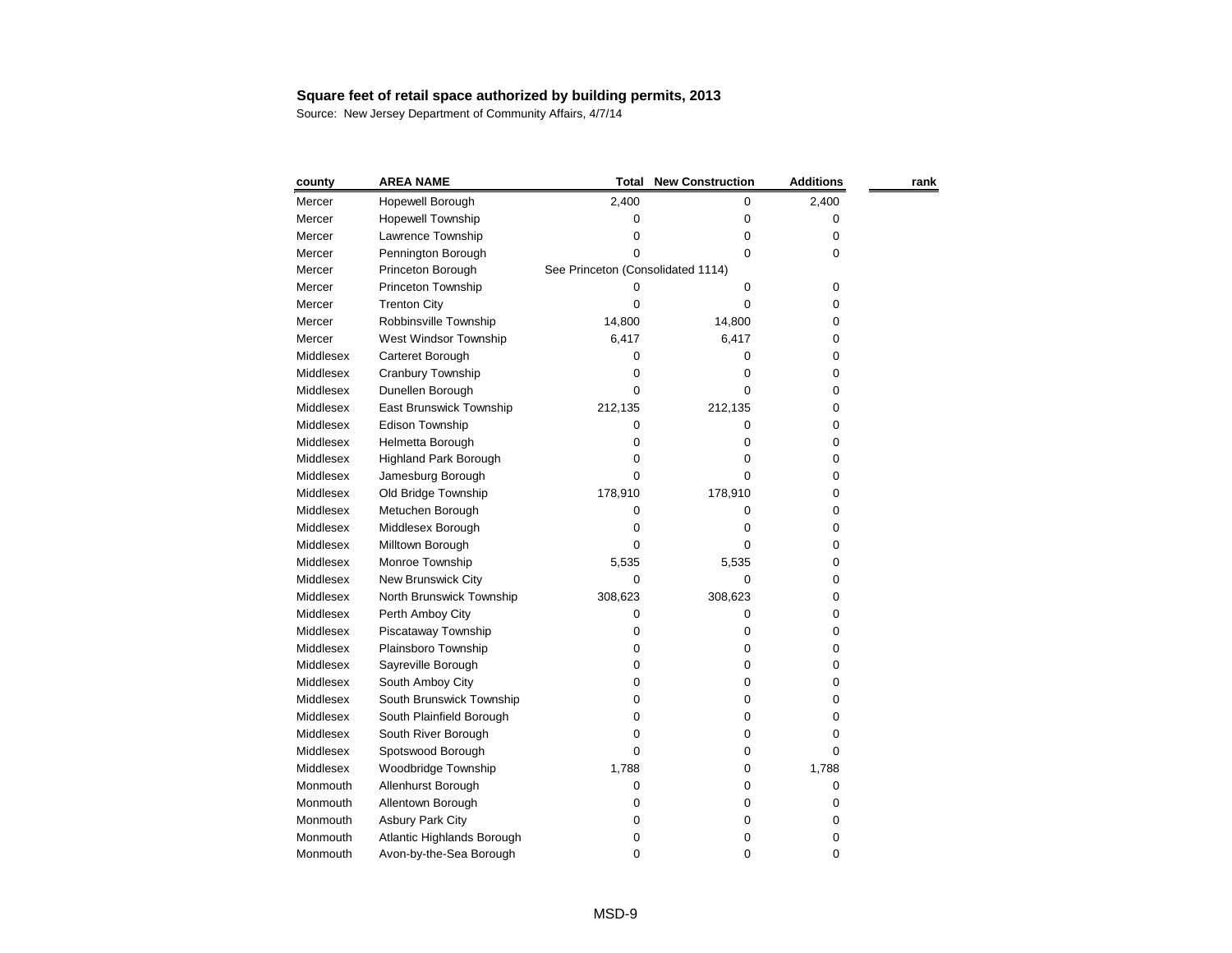| county   | <b>AREA NAME</b>             | Total  | <b>New Construction</b> | <b>Additions</b> | rank |
|----------|------------------------------|--------|-------------------------|------------------|------|
| Monmouth | Belmar Borough               | 0      | 0                       | 0                |      |
| Monmouth | <b>Bradley Beach Borough</b> | 0      | 0                       | 0                |      |
| Monmouth | <b>Brielle Borough</b>       | 0      | 0                       | 0                |      |
| Monmouth | <b>Colts Neck Township</b>   | 0      | 0                       | 0                |      |
| Monmouth | Deal Borough                 | 0      | 0                       | 0                |      |
| Monmouth | Eatontown Borough            | 0      | 0                       | 0                |      |
| Monmouth | Englishtown Borough          | 0      | 0                       | 0                |      |
| Monmouth | Fair Haven Borough           | 0      | 0                       | 0                |      |
| Monmouth | Farmingdale Borough          | 0      | Ω                       | 0                |      |
| Monmouth | Freehold Borough             | 0      | O                       | 0                |      |
| Monmouth | Freehold Township            | 9,188  | 9,188                   | 0                |      |
| Monmouth | Highlands Borough            | 0      | 0                       | 0                |      |
| Monmouth | <b>Holmdel Township</b>      | 0      | 0                       | 0                |      |
| Monmouth | <b>Howell Township</b>       | 24,985 | 24,985                  | 0                |      |
| Monmouth | Interlaken Borough           | 0      | 0                       | 0                |      |
| Monmouth | Keansburg Borough            | 0      | 0                       | 0                |      |
| Monmouth | Keyport Borough              | 1,210  | 1,210                   | 0                |      |
| Monmouth | Little Silver Borough        | 0      | 0                       | 0                |      |
| Monmouth | Loch Arbour Village          | 0      | 0                       | 0                |      |
| Monmouth | Long Branch City             | 0      | 0                       | 0                |      |
| Monmouth | Manalapan Township           | 0      | 0                       | 0                |      |
| Monmouth | Manasquan Borough            | 0      | 0                       | 0                |      |
| Monmouth | Marlboro Township            | 74,272 | 74,272                  | 0                |      |
| Monmouth | Matawan Borough              | 0      | 0                       | 0                |      |
| Monmouth | Aberdeen Township            | 157    | 157                     | 0                |      |
| Monmouth | Middletown Township          | 0      | 0                       | 0                |      |
| Monmouth | Millstone Township           | 0      | 0                       | 0                |      |
| Monmouth | Monmouth Beach Borough       | 0      | 0                       | 0                |      |
| Monmouth | Neptune Township             | 0      | 0                       | 0                |      |
| Monmouth | Neptune City Borough         | 0      | 0                       | 0                |      |
| Monmouth | <b>Tinton Falls Borough</b>  | 0      | 0                       | 0                |      |
| Monmouth | Ocean Township               | 14,838 | 14,838                  | 0                |      |
| Monmouth | Oceanport Borough            | 41,737 | 41,737                  | 0                |      |
| Monmouth | <b>Hazlet Township</b>       | 0      | 0                       | 0                |      |
| Monmouth | Red Bank Borough             | 0      | 0                       | 0                |      |
| Monmouth | Roosevelt Borough            | 0      | Ω                       | 0                |      |
| Monmouth | Rumson Borough               | 0      | 0                       | 0                |      |
| Monmouth | Sea Bright Borough           | 0      | 0                       | 0                |      |
| Monmouth | Sea Girt Borough             | 0      | 0                       | 0                |      |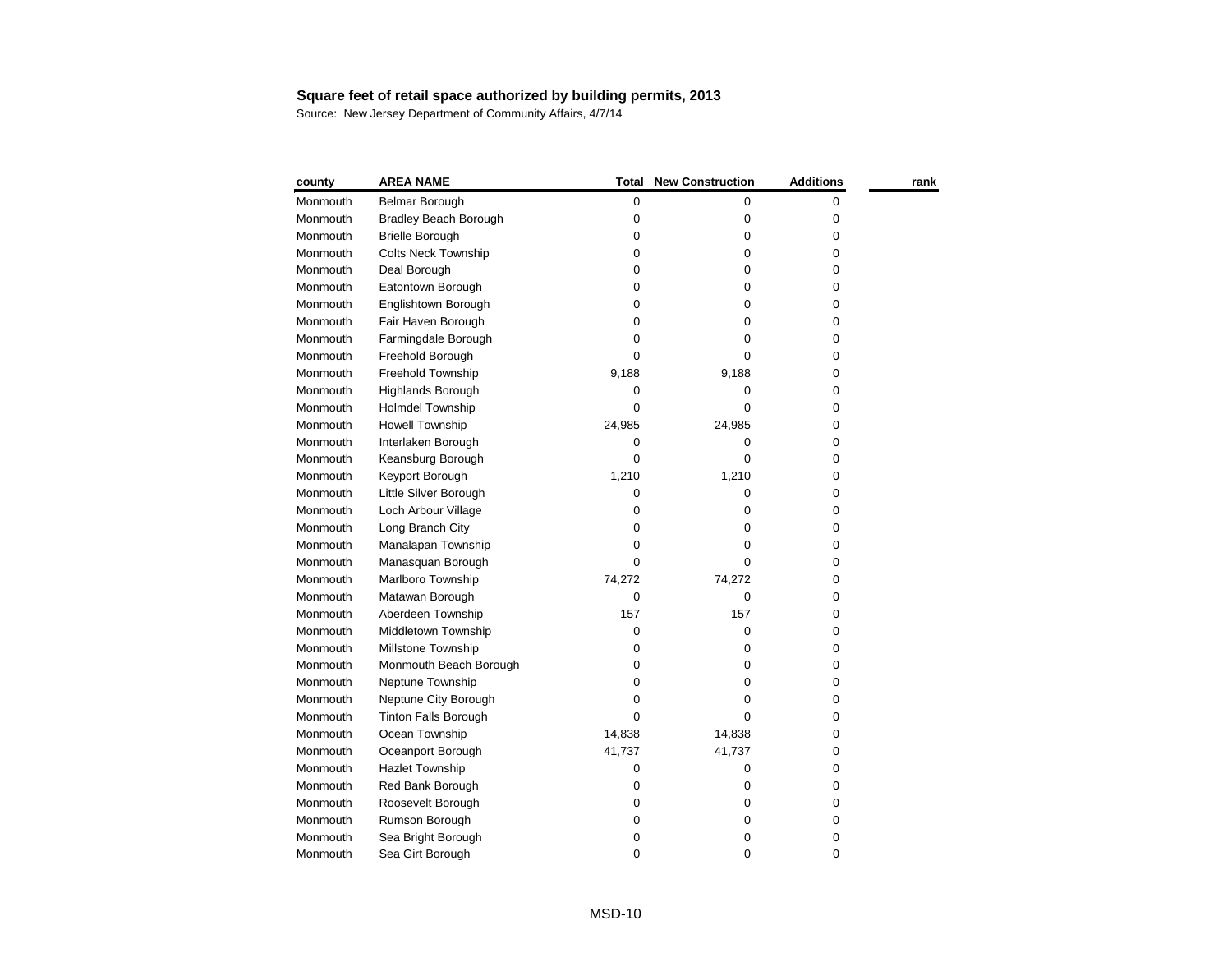| county        | <b>AREA NAME</b>               | Total  | <b>New Construction</b> | <b>Additions</b> | rank |
|---------------|--------------------------------|--------|-------------------------|------------------|------|
| Monmouth      | Shrewsbury Borough             | 0      | 0                       | 0                |      |
| Monmouth      | <b>Shrewsbury Township</b>     | 0      | 0                       | 0                |      |
| Monmouth      | Lake Como Borough              | 0      | 0                       | 0                |      |
| Monmouth      | Spring Lake Borough            | 0      | 0                       | 0                |      |
| Monmouth      | Spring Lake Heights Boro       | 0      | 0                       | 0                |      |
| Monmouth      | Union Beach Borough            | 0      | 0                       | 0                |      |
| Monmouth      | <b>Upper Freehold Township</b> | 0      | 0                       | 0                |      |
| Monmouth      | Wall Township                  | 11,468 | 9,698                   | 1,770            |      |
| Monmouth      | West Long Branch Borough       | 0      | 0                       | 0                |      |
| Morris        | <b>Boonton Town</b>            | 898    | 0                       | 898              |      |
| <b>Morris</b> | <b>Boonton Township</b>        | 0      | 0                       | 0                |      |
| <b>Morris</b> | <b>Butler Borough</b>          | 0      | 0                       | 0                |      |
| <b>Morris</b> | Chatham Borough                | 0      | 0                       | 0                |      |
| Morris        | Chatham Township               | 0      | 0                       | 0                |      |
| <b>Morris</b> | Chester Borough                | 0      | 0                       | 0                |      |
| <b>Morris</b> | <b>Chester Township</b>        | 0      | 0                       | 0                |      |
| Morris        | Denville Township              | 0      | 0                       | 0                |      |
| <b>Morris</b> | Dover Town                     | 0      | 0                       | 0                |      |
| <b>Morris</b> | East Hanover Township          | 0      | 0                       | 0                |      |
| <b>Morris</b> | Florham Park Borough           | 0      | 0                       | 0                |      |
| <b>Morris</b> | Hanover Township               | 77,052 | 77,052                  | 0                |      |
| Morris        | <b>Harding Township</b>        | 0      | 0                       | 0                |      |
| <b>Morris</b> | Jefferson Township             | 0      | 0                       | 0                |      |
| <b>Morris</b> | Kinnelon Borough               | 0      | 0                       | 0                |      |
| <b>Morris</b> | Lincoln Park Borough           | 0      | 0                       | 0                |      |
| Morris        | Madison Borough                | 0      | 0                       | 0                |      |
| <b>Morris</b> | Mendham Borough                | 0      | 0                       | 0                |      |
| <b>Morris</b> | Mendham Township               | 0      | Ω                       | 0                |      |
| Morris        | Mine Hill Township             | 0      | 0                       | 0                |      |
| Morris        | Montville Township             | 12,595 | 12,595                  | 0                |      |
| <b>Morris</b> | Morris Township                | 0      | 0                       | 0                |      |
| Morris        | Morris Plains Borough          | 0      | 0                       | 0                |      |
| Morris        | Morristown Town                | 0      | 0                       | 0                |      |
| Morris        | Mountain Lakes Borough         | 0      | 0                       | 0                |      |
| <b>Morris</b> | Mount Arlington Borough        | O      | 0                       | 0                |      |
| Morris        | Mount Olive Township           | 0      | Ω                       | 0                |      |
| Morris        | Netcong Borough                | 0      | 0                       | 0                |      |
| <b>Morris</b> | Parsippany-Troy Hills Twp      | 1,800  | 1,800                   | 0                |      |
| Morris        | Long Hill Township             | 12,610 | 12,610                  | 0                |      |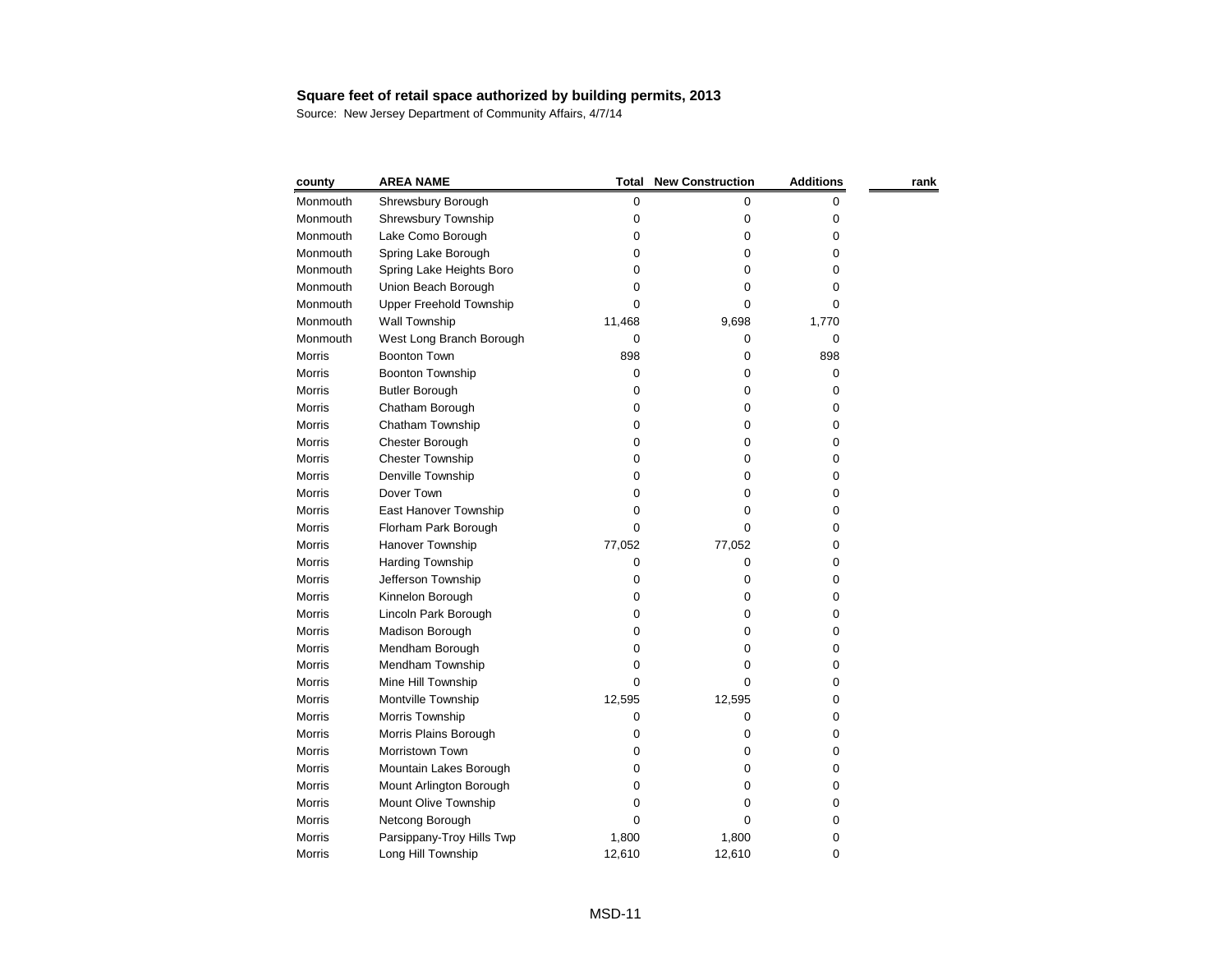| county        | <b>AREA NAME</b>           | <b>Total</b> | <b>New Construction</b> | <b>Additions</b> | rank |
|---------------|----------------------------|--------------|-------------------------|------------------|------|
| <b>Morris</b> | Pequannock Township        | $\mathbf 0$  | 0                       | 0                |      |
| <b>Morris</b> | Randolph Township          | 17,398       | 17,398                  | 0                |      |
| <b>Morris</b> | Riverdale Borough          | 0            | 0                       | 0                |      |
| <b>Morris</b> | Rockaway Borough           | 0            | 0                       | 0                |      |
| Morris        | Rockaway Township          | 120          | 120                     | 0                |      |
| <b>Morris</b> | Roxbury Township           | 0            | 0                       | 0                |      |
| <b>Morris</b> | Victory Gardens Borough    | 0            | 0                       | 0                |      |
| <b>Morris</b> | Washington Township        | 0            | 0                       | 0                |      |
| <b>Morris</b> | Wharton Borough            | 0            | 0                       | 0                |      |
| Ocean         | Barnegat Light Borough     | 0            | 0                       | 0                |      |
| Ocean         | Bay Head Borough           | 0            | 0                       | 0                |      |
| Ocean         | Beach Haven Borough        | 0            | 0                       | 0                |      |
| Ocean         | Beachwood Borough          | 0            | 0                       | 0                |      |
| Ocean         | <b>Berkeley Township</b>   | 2,800        | 2,800                   | 0                |      |
| Ocean         | <b>Brick Township</b>      | 5,964        | 5,964                   | 0                |      |
| Ocean         | <b>Toms River Township</b> | 1            |                         | 0                |      |
| Ocean         | Eagleswood Township        | 0            | 0                       | 0                |      |
| Ocean         | Harvey Cedars Borough      | 0            | 0                       | 0                |      |
| Ocean         | Island Heights Borough     | 0            | 0                       | 0                |      |
| Ocean         | Jackson Township           | 16,931       | 16,931                  | 0                |      |
| Ocean         | Lacey Township             | 0            | 0                       | 0                |      |
| Ocean         | Lakehurst Borough          | 0            | 0                       | 0                |      |
| Ocean         | Lakewood Township          | 0            | 0                       | 0                |      |
| Ocean         | Lavallette Borough         | 0            | 0                       | 0                |      |
| Ocean         | Little Egg Harbor Township | 0            | 0                       | 0                |      |
| Ocean         | Long Beach Township        | 6,309        | 6,309                   | 0                |      |
| Ocean         | Manchester Township        | 5,600        | 5,600                   | 0                |      |
| Ocean         | Mantoloking Borough        | 0            | O                       | 0                |      |
| Ocean         | Ocean Township             | 0            | 0                       | 0                |      |
| Ocean         | Ocean Gate Borough         | 0            | 0                       | 0                |      |
| Ocean         | Pine Beach Borough         | 0            | 0                       | 0                |      |
| Ocean         | <b>Plumsted Township</b>   | 0            | 0                       | 0                |      |
| Ocean         | Point Pleasant Borough     | 0            | 0                       | 0                |      |
| Ocean         | Point Pleasant Beach Boro  | 0            | 0                       | 0                |      |
| Ocean         | Seaside Heights Borough    | 0            | 0                       | 0                |      |
| Ocean         | Seaside Park Borough       | 0            | 0                       | 0                |      |
| Ocean         | Ship Bottom Borough        | 4,000        | 4,000                   | 0                |      |
| Ocean         | South Toms River Borough   | 0            | 0                       | 0                |      |
| Ocean         | <b>Stafford Township</b>   | 1,846        | 0                       | 1,846            |      |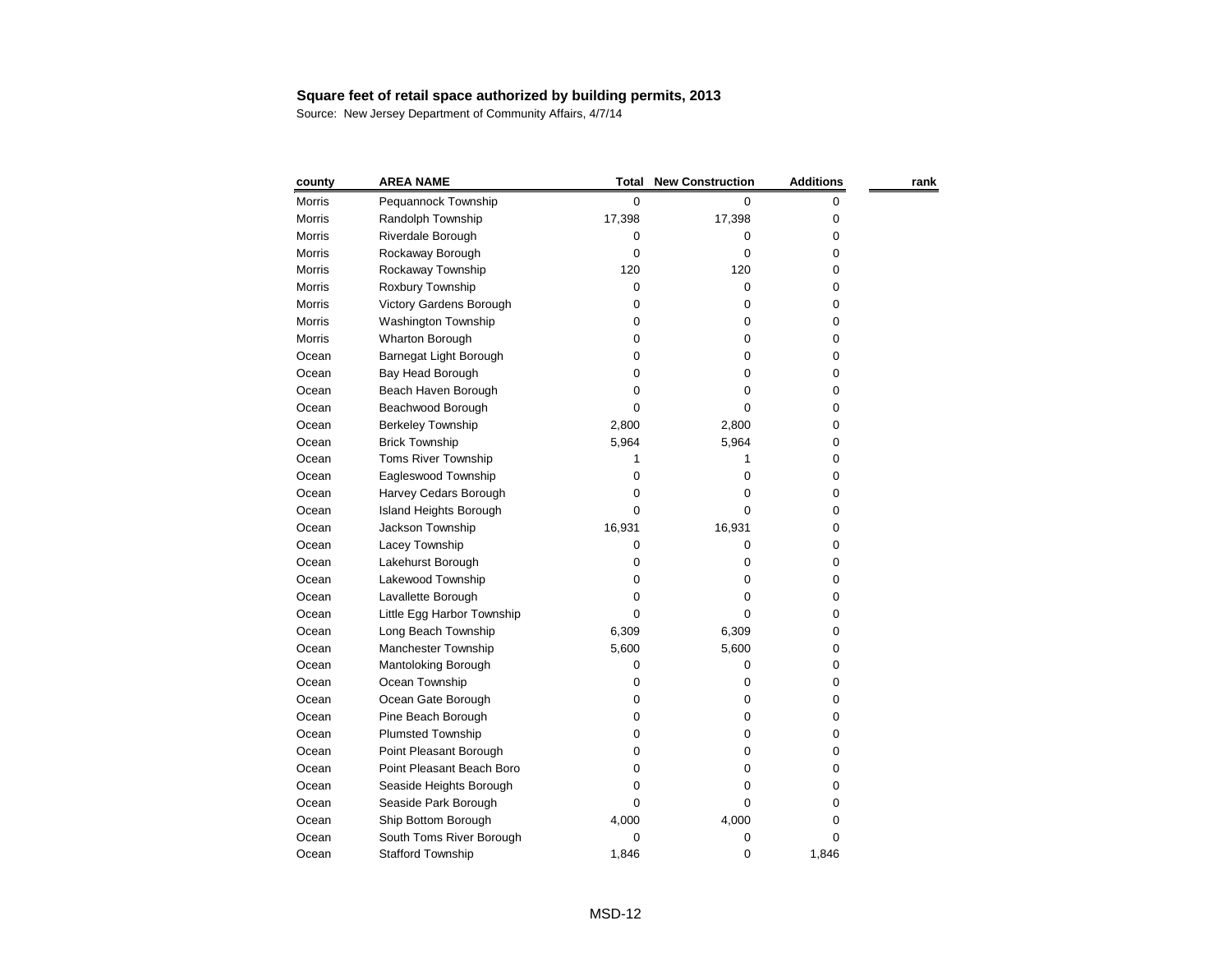| county   | <b>AREA NAME</b>                 | <b>Total</b> | <b>New Construction</b> | <b>Additions</b> | rank |
|----------|----------------------------------|--------------|-------------------------|------------------|------|
| Ocean    | Surf City Borough                | 0            | 0                       | 0                |      |
| Ocean    | <b>Tuckerton Borough</b>         | 0            | 0                       | 0                |      |
| Ocean    | <b>Barnegat Township</b>         | 0            | 0                       | 0                |      |
| Passaic  | <b>Bloomingdale Borough</b>      | 0            | 0                       | 0                |      |
| Passaic  | <b>Clifton City</b>              | 0            | 0                       | 0                |      |
| Passaic  | Haledon Borough                  | 0            | 0                       | 0                |      |
| Passaic  | Hawthorne Borough                | 0            | 0                       | 0                |      |
| Passaic  | Little Falls Township            | 0            | 0                       | 0                |      |
| Passaic  | North Haledon Borough            | 0            | 0                       | 0                |      |
| Passaic  | Passaic City                     | 19,656       | 0                       | 19,656           |      |
| Passaic  | Paterson City                    | 0            | 0                       | 0                |      |
| Passaic  | Pompton Lakes Borough            | 0            | 0                       | 0                |      |
| Passaic  | Prospect Park Borough            | 0            | 0                       | 0                |      |
| Passaic  | Ringwood Borough                 | 0            | 0                       | 0                |      |
| Passaic  | Totowa Borough                   | 0            | 0                       | 0                |      |
| Passaic  | Wanaque Borough                  | 0            | 0                       | 0                |      |
| Passaic  | Wayne Township                   | 2,090        | 0                       | 2,090            |      |
| Passaic  | West Milford Township            | 6,598        | 6,598                   | 0                |      |
| Passaic  | <b>Woodland Park Borough</b>     | 0            | 0                       | 0                |      |
| Salem    | Alloway Township                 | 0            | 0                       | 0                |      |
| Salem    | Elmer Borough                    | 0            | 0                       | 0                |      |
| Salem    | Elsinboro Township               | 0            | 0                       | 0                |      |
| Salem    | Lower Alloways Creek Twp         | 0            | 0                       | 0                |      |
| Salem    | Mannington Township              | 0            | 0                       | 0                |      |
| Salem    | Oldmans Township                 | 0            | 0                       | 0                |      |
| Salem    | Penns Grove Borough              | 3,034        | 0                       | 3,034            |      |
| Salem    | Pennsville Township              | 0            | 0                       | 0                |      |
| Salem    | Pilesgrove Township              | 0            | 0                       | 0                |      |
| Salem    | Pittsgrove Township              | 0            | 0                       | 0                |      |
| Salem    | <b>Quinton Township</b>          | 0            | 0                       | 0                |      |
| Salem    | Salem City                       | 0            | 0                       | 0                |      |
| Salem    | <b>Carneys Point Township</b>    | 0            | 0                       | 0                |      |
| Salem    | <b>Upper Pittsgrove Township</b> | 0            | 0                       | 0                |      |
| Salem    | Woodstown Borough                | 0            | 0                       | 0                |      |
| Somerset | <b>Bedminster Township</b>       | 4,585        | 0                       | 4,585            |      |
| Somerset | <b>Bernards Township</b>         | 0            | 0                       | 0                |      |
| Somerset | Bernardsville Borough            | 0            | 0                       | 0                |      |
| Somerset | Bound Brook Borough              | 0            | 0                       | 0                |      |
| Somerset | <b>Branchburg Township</b>       | 0            | 0                       | 0                |      |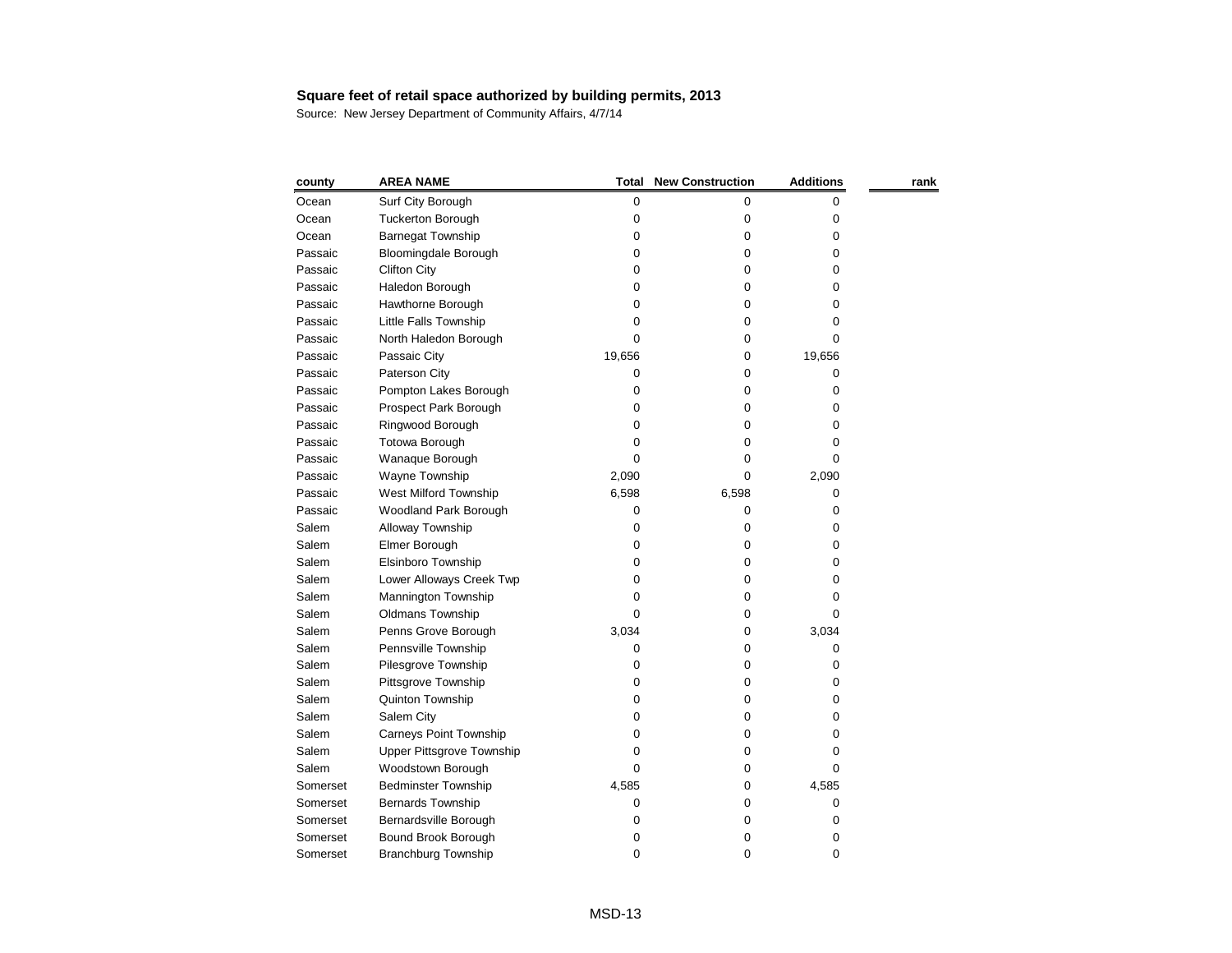| county        | <b>AREA NAME</b>             | <b>Total</b> | <b>New Construction</b> | <b>Additions</b> | rank |
|---------------|------------------------------|--------------|-------------------------|------------------|------|
| Somerset      | <b>Bridgewater Township</b>  | 14,711       | 14,711                  | 0                |      |
| Somerset      | Far Hills Borough            | 0            | 0                       | 0                |      |
| Somerset      | Franklin Township            | 5,350        | 5,350                   | 0                |      |
| Somerset      | Green Brook Township         | 0            | 0                       | 0                |      |
| Somerset      | Hillsborough Township        | 0            | 0                       | 0                |      |
| Somerset      | Manville Borough             | 43,479       | 0                       | 43,479           |      |
| Somerset      | Millstone Borough            | 0            | 0                       | 0                |      |
| Somerset      | Montgomery Township          | 0            | 0                       | 0                |      |
| Somerset      | North Plainfield Borough     | 156,166      | 156,166                 | 0                |      |
| Somerset      | Peapack and Gladstone Boroug | 0            | 0                       | 0                |      |
| Somerset      | Raritan Borough              | 0            | 0                       | 0                |      |
| Somerset      | Rocky Hill Borough           | 0            | 0                       | 0                |      |
| Somerset      | Somerville Borough           | 0            | 0                       | 0                |      |
| Somerset      | South Bound Brook Boro       | 4,542        | 4,542                   | 0                |      |
| Somerset      | Warren Township              | 0            | 0                       | 0                |      |
| Somerset      | Watchung Borough             | 0            | 0                       | 0                |      |
| <b>Sussex</b> | Andover Borough              | 0            | 0                       | 0                |      |
| <b>Sussex</b> | Andover Township             | 0            | 0                       | 0                |      |
| <b>Sussex</b> | <b>Branchville Borough</b>   | 0            | 0                       | 0                |      |
| <b>Sussex</b> | Byram Township               | 0            | 0                       | 0                |      |
| <b>Sussex</b> | Frankford Township           | 2,500        | 2,500                   | 0                |      |
| <b>Sussex</b> | Franklin Borough             | 0            | 0                       | 0                |      |
| Sussex        | Fredon Township              | 0            | 0                       | 0                |      |
| <b>Sussex</b> | Green Township               | 0            | 0                       | 0                |      |
| <b>Sussex</b> | Hamburg Borough              | 0            | 0                       | 0                |      |
| <b>Sussex</b> | Hampton Township             | 0            | 0                       | 0                |      |
| <b>Sussex</b> | Hardyston Township           | 0            | 0                       | 0                |      |
| <b>Sussex</b> | <b>Hopatcong Borough</b>     | 0            | 0                       | 0                |      |
| <b>Sussex</b> | Lafayette Township           | 0            | 0                       | 0                |      |
| <b>Sussex</b> | Montague Township            | 0            | 0                       | 0                |      |
| <b>Sussex</b> | Newton Town                  | 0            | 0                       | 0                |      |
| <b>Sussex</b> | Ogdensburg Borough           | 0            | 0                       | 0                |      |
| <b>Sussex</b> | Sandyston Township           | 0            | 0                       | 0                |      |
| <b>Sussex</b> | Sparta Township              | 0            | 0                       | 0                |      |
| <b>Sussex</b> | Stanhope Borough             | 0            | 0                       | 0                |      |
| <b>Sussex</b> | <b>Stillwater Township</b>   | 0            | 0                       | 0                |      |
| <b>Sussex</b> | Sussex Borough               | 0            | 0                       | 0                |      |
| <b>Sussex</b> | Vernon Township              | 0            | 0                       | 0                |      |
| <b>Sussex</b> | <b>Walpack Township</b>      | 0            | 0                       | 0                |      |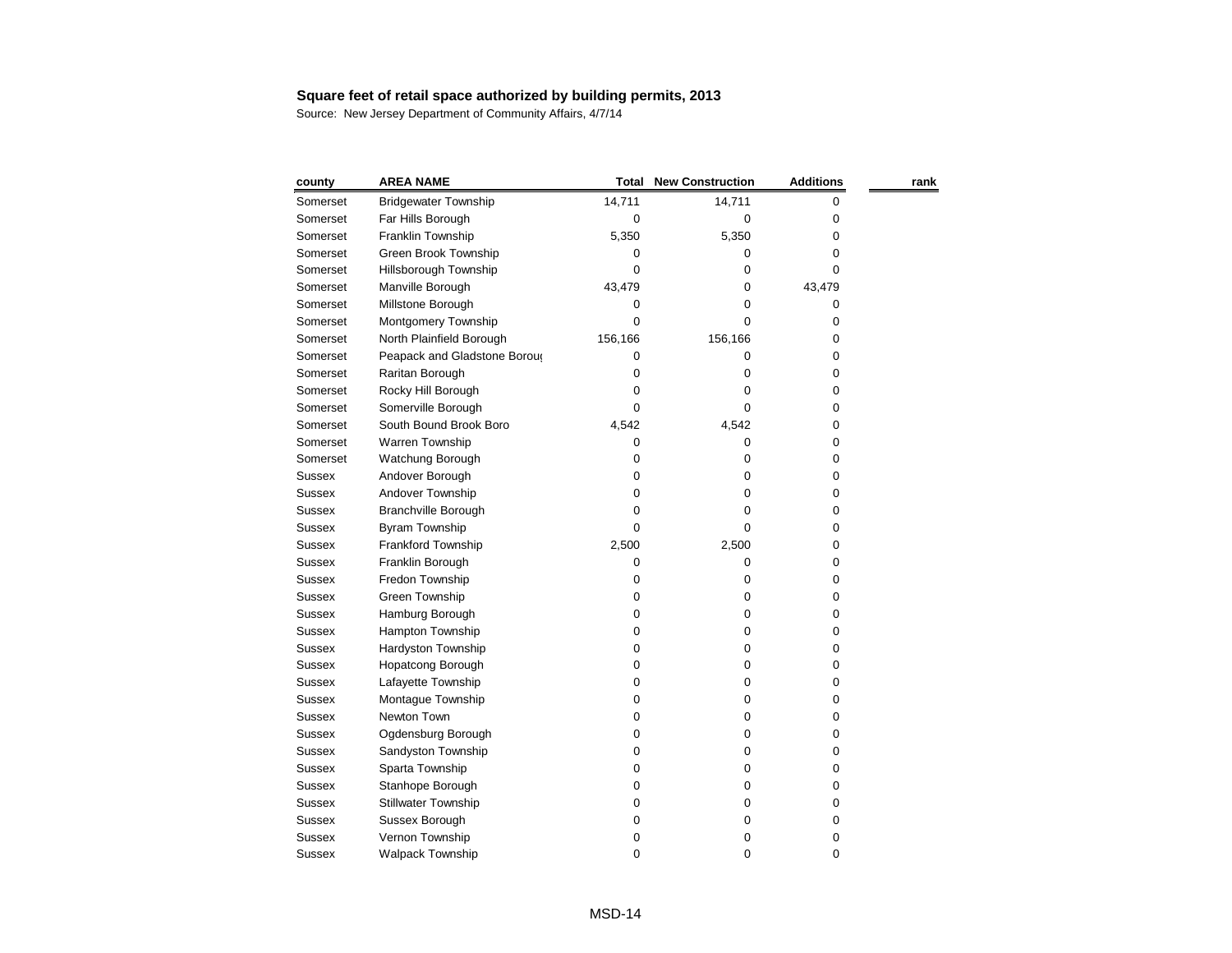| county        | <b>AREA NAME</b>                 | Total | <b>New Construction</b> | <b>Additions</b> | rank |
|---------------|----------------------------------|-------|-------------------------|------------------|------|
| <b>Sussex</b> | Wantage Township                 | 0     | 0                       | 0                |      |
| Union         | <b>Berkeley Heights Township</b> | 7,388 | 7,388                   | 0                |      |
| Union         | Clark Township                   | 0     | 0                       | 0                |      |
| Union         | Cranford Township                | 0     | 0                       | 0                |      |
| Union         | Elizabeth City                   | 9,707 | 0                       | 9,707            |      |
| Union         | Fanwood Borough                  | 0     | 0                       | 0                |      |
| Union         | Garwood Borough                  | 0     | 0                       | 0                |      |
| Union         | Hillside Township                | 567   | 567                     | 0                |      |
| Union         | Kenilworth Borough               | 0     | 0                       | 0                |      |
| Union         | Linden City                      | 4,345 | 4,345                   | 0                |      |
| Union         | Mountainside Borough             | 0     | 0                       | 0                |      |
| Union         | New Providence Borough           | 0     | 0                       | 0                |      |
| Union         | <b>Plainfield City</b>           | 0     | 0                       | 0                |      |
| Union         | <b>Rahway City</b>               | 2,626 | 2,626                   | 0                |      |
| Union         | Roselle Borough                  | 0     | 0                       | 0                |      |
| Union         | Roselle Park Borough             | 2,310 | 2,310                   | 0                |      |
| Union         | Scotch Plains Township           | 0     | 0                       | 0                |      |
| Union         | Springfield Township             | 0     | 0                       | 0                |      |
| Union         | <b>Summit City</b>               | 0     | 0                       | 0                |      |
| Union         | Union Township                   | 0     | 0                       | 0                |      |
| Union         | Westfield Town                   | 0     | 0                       | 0                |      |
| Union         | Winfield Township                | 0     | 0                       | 0                |      |
| Warren        | Allamuchy Township               | 0     | 0                       | 0                |      |
| Warren        | Alpha Borough                    | 0     | 0                       | 0                |      |
| Warren        | <b>Belvidere Town</b>            | 0     | 0                       | 0                |      |
| Warren        | <b>Blairstown Township</b>       | 0     | 0                       | 0                |      |
| Warren        | Franklin Township                | 0     | 0                       | 0                |      |
| Warren        | Frelinghuysen Township           | 0     | 0                       | 0                |      |
| Warren        | <b>Greenwich Township</b>        | 0     | 0                       | 0                |      |
| Warren        | Hackettstown Town                | 0     | 0                       | 0                |      |
| Warren        | Hardwick Township                | 0     | $\boldsymbol{0}$        | 0                |      |
| Warren        | Harmony Township                 | 0     | 0                       | 0                |      |
| Warren        | Hope Township                    | 0     | 0                       | 0                |      |
| Warren        | Independence Township            | 0     | 0                       | 0                |      |
| Warren        | Knowlton Township                | 0     | 0                       | 0                |      |
| Warren        | Liberty Township                 | 0     | 0                       | 0                |      |
| Warren        | Lopatcong Township               | 0     | 0                       | 0                |      |
| Warren        | Mansfield Township               | 0     | 0                       | 0                |      |
| Warren        | Oxford Township                  | 1,923 | 0                       | 1,923            |      |